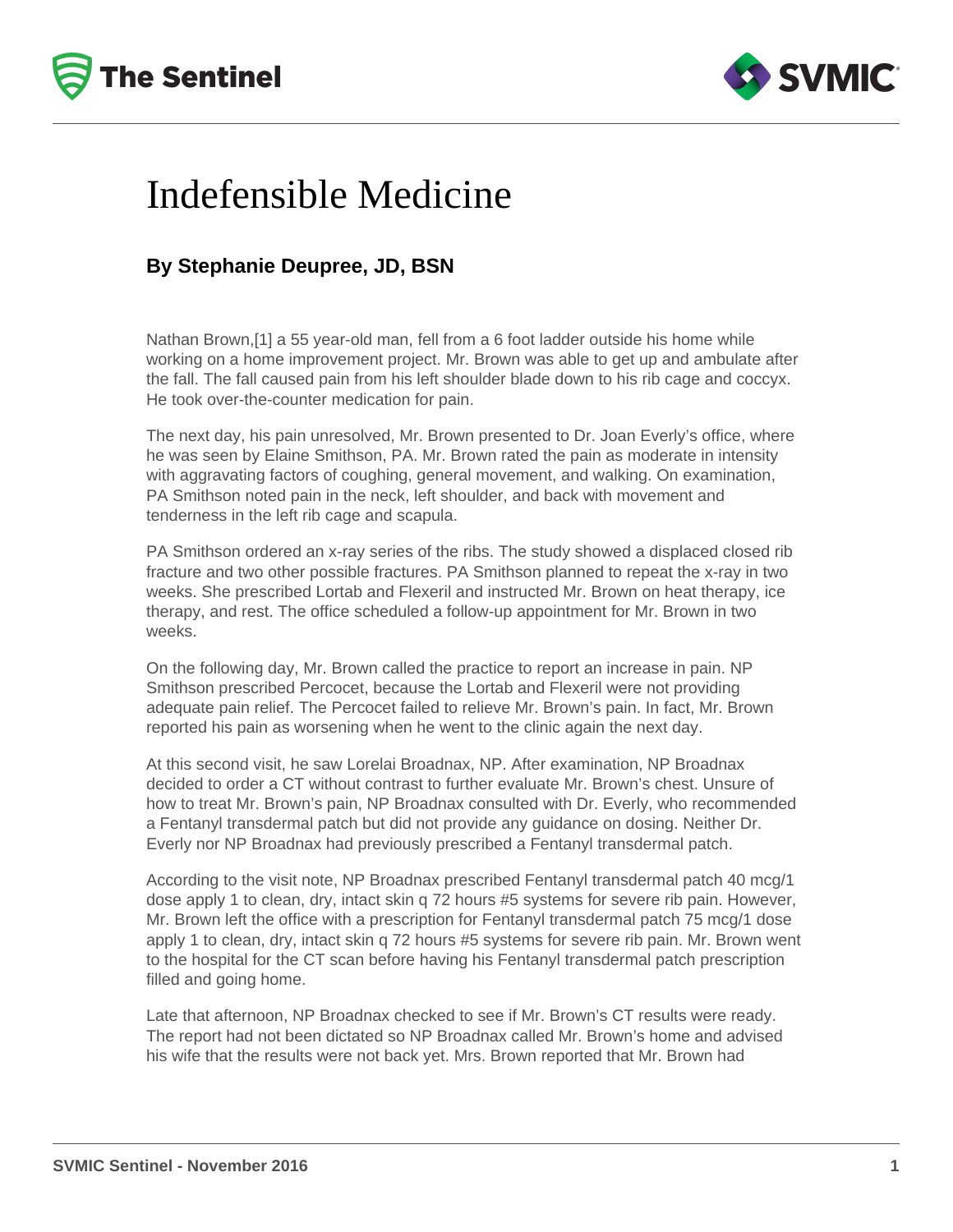



applied a Fentanyl transdermal patch and was feeling better. NP Broadnax told Mrs. Brown she would call the next day when the CT results became available.

The next morning, Mrs. Brown called the office around 7:30 a.m. to report that Mr. Brown had been sleeping since 8:00 p.m. the night before and was not waking up. NP Broadnax spoke with Mrs. Brown and told her to check Mr. Brown's breathing. Mrs. Brown assessed her husband and said he was snoring and his breathing was okay. NP Broadnax informed Mrs. Brown that the pain medication would make Mr. Brown sleepy and that she should continue to check on him periodically.

Around 10:30 a.m., NP Broadnax called the Brown home to inform Mr. Brown of his CT results. Mrs. Brown answered the call. While discussing the CT results, Mrs. Brown went to check on Mr. Brown. He was unresponsive, and Mrs. Brown told NP Broadnax that she did not think he was breathing. When NP Broadnax asked if his chest was moving, Mrs. Brown responded, "no." NP Broadnax told Mrs. Brown to call 911 immediately.

The clinic staff later learned EMS could not resuscitate Mr. Brown. The medical examiner performed an autopsy. The autopsy report listed acute Fentanyl toxicity as a contributing cause in Mr. Brown's death. Mrs. Brown filed suit against Dr. Everly and NP Broadnax.

Evaluation of the case demonstrated that mounting a successful defense would be difficult. As previously noted, Dr. Everly and NP Broadnax had no experience prescribing Fentanyl transdermal patches. NP Broadnax recorded the dosage for the Fentanyl transdermal patch as 40 mcg, a non-existent dosage, in her office note, but then proceeded to write a prescription for Fentanyl transdermal patch 75 mcg for this opioid naïve patient.

If Dr. Everly and NP Broadnax had reviewed the PDR or other drug reference material, which they did not, before issuing the prescription, then they would have seen that the Fentanyl transdermal patch had a black box warning. According to the black box warning, the Fentanyl transdermal patch is contraindicated for treatment of acute pain in an opioid naïve patient. It also warns of the potential problems of hypoventilation.

Although there may be reasonable off-label uses for a medication even in light of a black box warning, this case illustrates the need for diligence when prescribing a new or unfamiliar medication and good communication with an advanced practice provider under your supervision. The outcome in this matter may have been different if either Dr. Everly or NP Broadnax had consulted drug reference material or a colleague and discussed indications, contraindications, and dosing.

The lawsuit settled through the mediation process.

[1]The names of the patient, physician, and advanced practice providers have been changed.